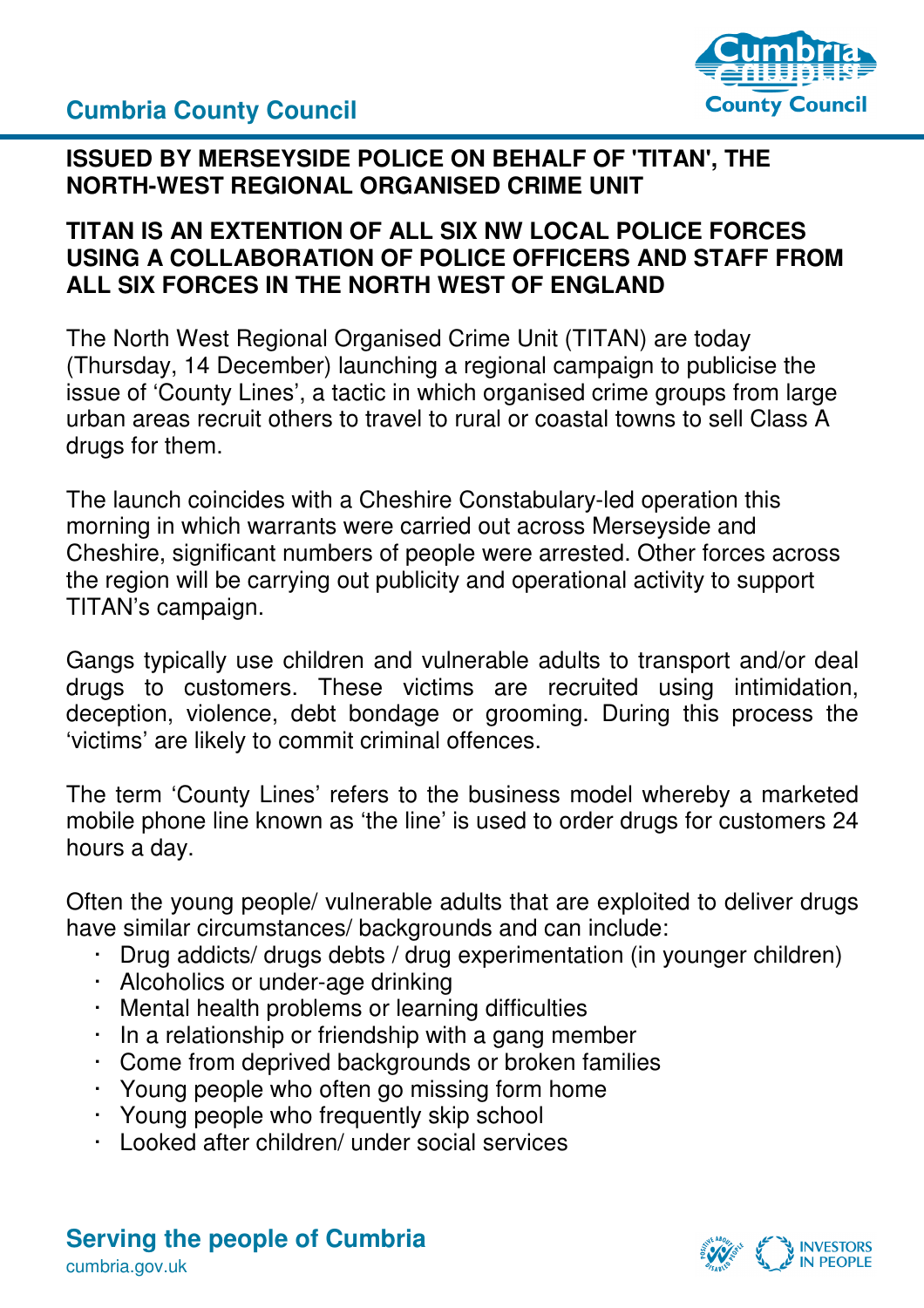The campaign is being developed to create a multi-agency approach which targets young people, parents, general public, care home staff, Merseyside Police officers/ staff, health care professionals and teachers to create a talking point about the signs and triggers of vulnerable adults and young people being exploited to deliver drugs, and the relevant reporting mechanisms.

Assistant Chief Constable Alan Barr, head of TITAN, said: "The issue of County Lines is becoming widespread across the region and further afield and by launching this campaign alongside all forces and partners we want to educate parents, teachers, carers and mental health professionals about how to identify some of the warning signs that vulnerable young people and adults are being used to deliver drugs and the ways you can report it to relevant agencies.

"We also want to reach out to those vulnerable people on how they can avoid becoming a target to these criminal groups and how to get help. Victims can be anyone in your community and criminal gangs will exploit vulnerability in all its forms to aid their activities.

"It can only be combatted if the public understand what it is, knows how to spot the signs and knows what to do if they think a person they know is being exploited.

"Intelligence from our communities is key to the police taking out the gangs responsible for this exportation of crime and exploitation of the vulnerable, so I would encourage anyone who has concerns about vulnerable people being targeted in this way to come forward and speak to us, either directly or anonymously through Crimestoppers."

## **Who are the victims?**

#### **The victims can be anyone in your community – they can be as young as 10 or as old as 90 – criminal gangs exploit vulnerability in all its forms**

- · Young people may become trapped through experimental drug use or mixing with the wrong crowd and the building up of a drug debt
- · Once in debt to a dealer they will be encouraged to sell drugs to pay the debt off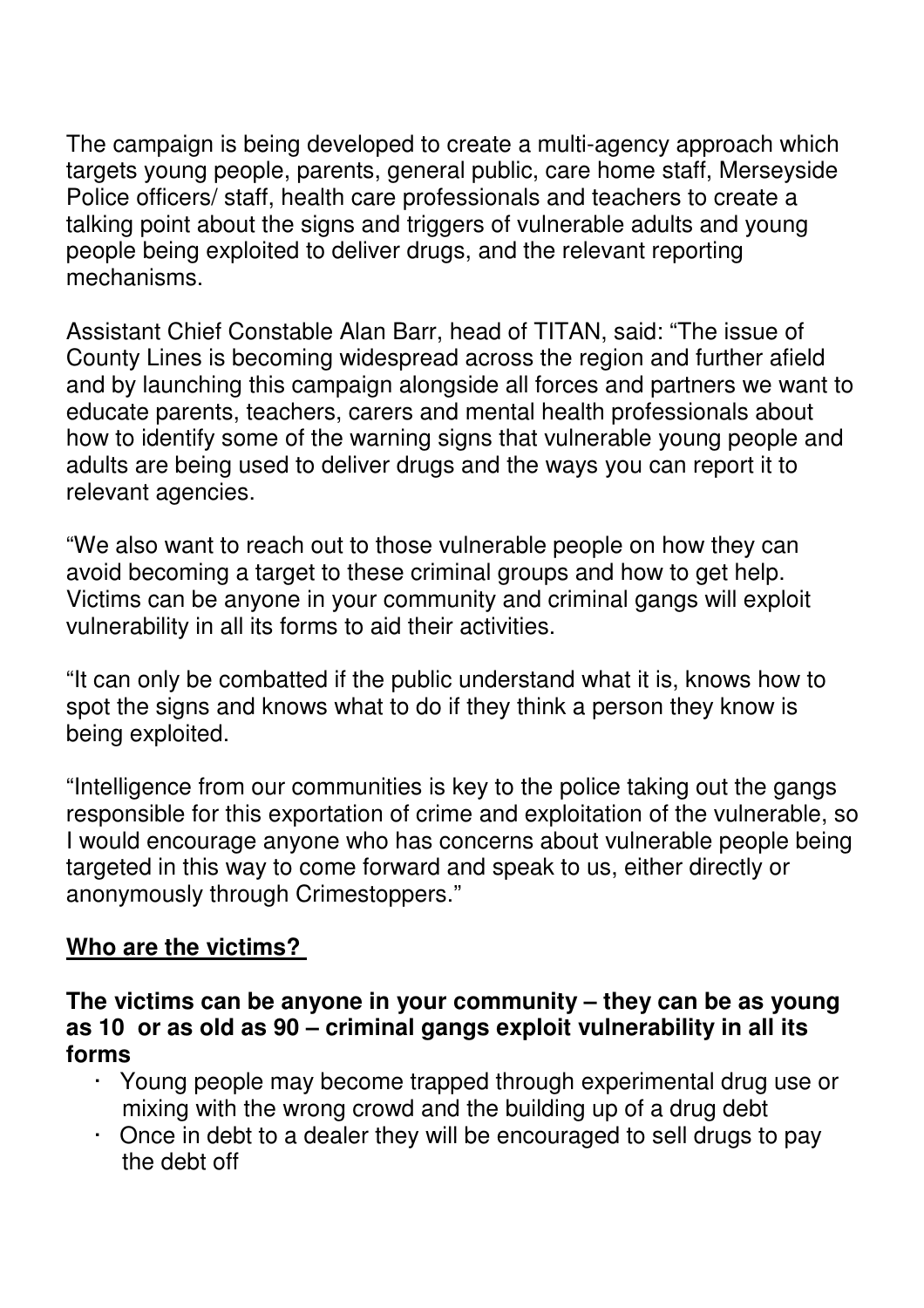# **Cumbria County Council**



- The gang will ensure the debt is never fully paid off and the victim can quickly become trapped in a cycle where their only option is to commit further crime
- · The more crime they commit the less likely they are to tell someone what is happening or seek help
- · They will be dispatched to travel to other parts of the country where they are not known to police or social services and can essentially fly under the radar
- During this time away from home they are highly at risk of coming to further harm at the hands of people they are dealing to or rival local drug dealers
- Older people may become exploited to also traffick drugs, weapons and cash but additionally their homes night get taken over by gangs needing somewhere to hide drugs or deal from
- · Adults with mental or physical disabilities, adults with addictions or adults who are particularly elderly may suffering 'cuckooing' where a gang take over their home
- · Other victims include the relatives of the exploited person who 'lose' their loved one to a criminal gang, and the communities where the drug dealing and associated violence is exported to

## **What are the signs?**

## **In children, signs they are a victim of criminal exploitation can be:**

- going missing from home or absent from school without explanation;
- · mixing with new friends their parents don't know;
- experimental drug use, often cannabis;
- · having more than one mobile phone;
- · appearing nervous/scared/evasive/secretive;
- · suffering injuries they can't explain; having tickets for train or coach travel

## **In adults, signs of 'cuckooing' can include:**

- a loved one or neighbour not being seen for some time;
- · unknown visitors and vehicles to their house at unusual times;
- · exchanges of cash or packages outside their home;
- · open drug use in the street; damage and degradation to the appearance of their home;
- a change in their own personality or behaviour e.g used to say 'hi', now appears nervous/worried/intimidated

#### **Serving the people of Cumbria**  cumbria.gov.uk